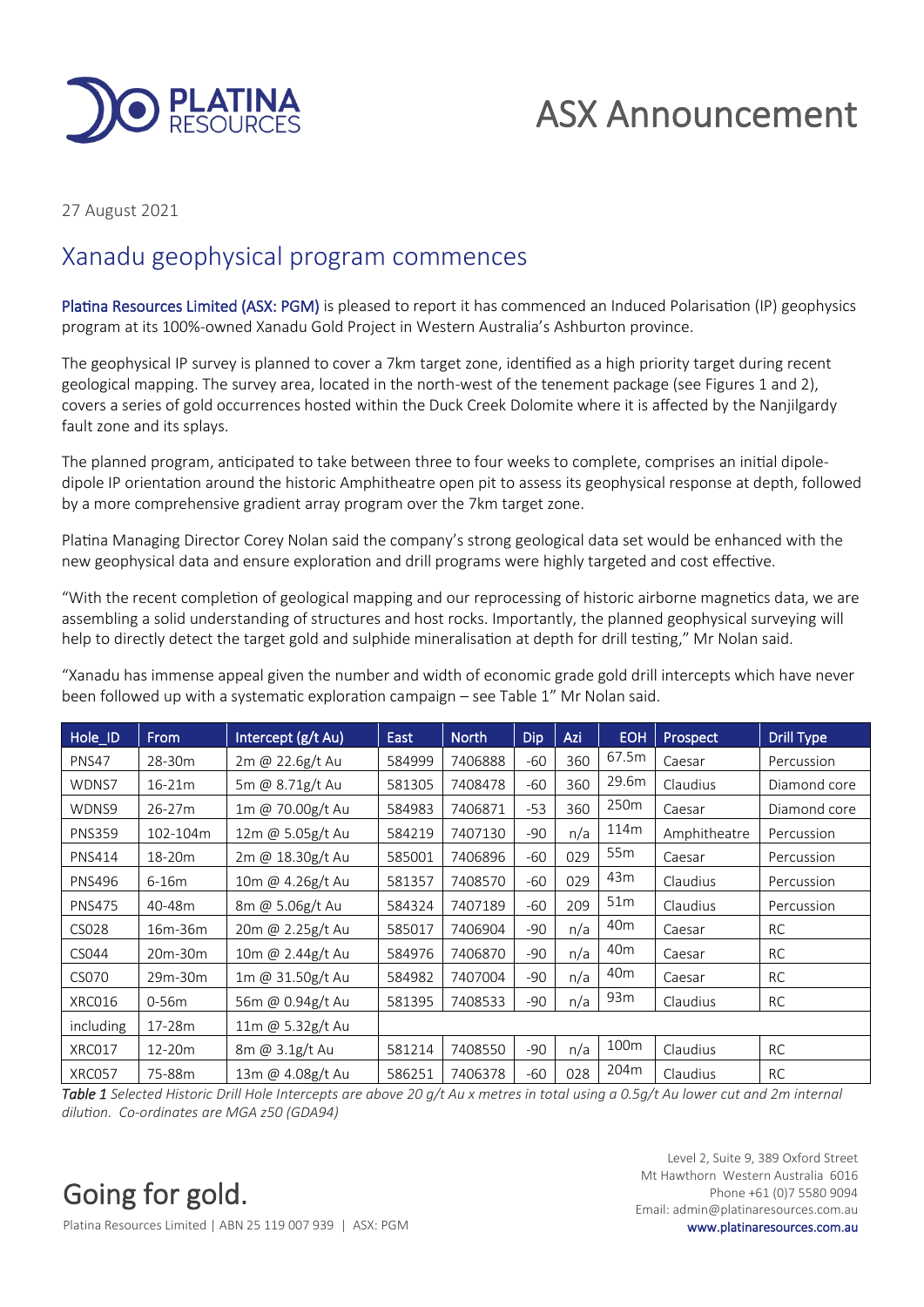

#### This announcement was authorised by Mr Corey Nolan, Managing Director of Platina Resources Limited.

#### For more information:

Corey Nolan Gareth Quinn Managing Director **Communist Communist Corporate Affairs Manager** Phone +61 (0)7 5580 9094 Mobile: 0417 711 108 admin@platinaresources.com.au entitled agareth@republicpr.com.au

#### XANADU GOLD PROJECT OVERVIEW

Xanadu is located in the Ashburton province approximately 40km south of Paraburdoo and in close proximity to the multi-million ounce Mt Olympus gold deposit explored by ASX-listed Kalamazoo Resources Limited.

Platina controls a ground position of 562km<sup>2</sup> with contiguous coverage along a 60km strike length of the Nanjilgardy fault and its splays and the Duck Creek Dolomite stratigraphy which is host to gold mineralisation within the project area.

Platina believes the project offers significant upside due to:

- ✓ A favourable regional scale structural setting, with the multi-million ounce Mt Olympus gold deposit situated 7km to the east;
- $\checkmark$  Widespread gold mineralisation identified within a large and intense hydrothermal alteration system which extends for over 10km in strike extent;
- $\checkmark$  The host lithology, the Duck Creek Dolomite, is a highly reactive rock and favourable host to the target intrusion related and Carlin styles of gold mineralisation; and
- ✓ Immediate targets from surface and at depth within the interpreted east plunging alteration system.



Figure 1: Xanadu location and tenure summary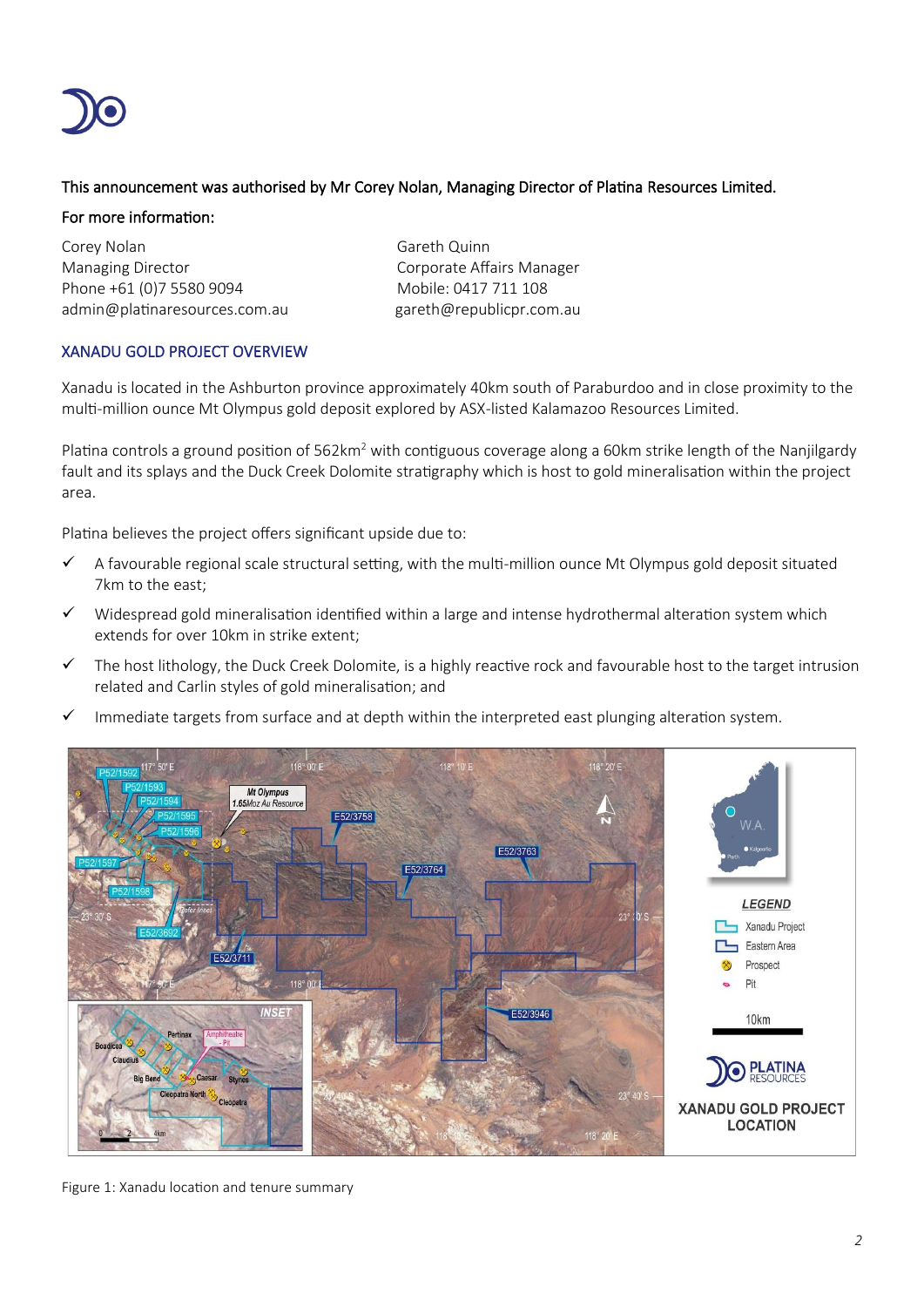



Figure 2: Location of the geophysics program and historical drilling intersections

#### ABOUT PLATINA RESOURCES

Platina is an Australian-based company focused on returning shareholder value by advancing early-stage metals projects through exploration, feasibility, permitting and into development.

The company has interests in the following projects:

- Xanadu Gold Project (100% interest) located in the Ashburton Basin in Western Australia in close proximity to the Mt Olympus gold project;
- Challa Gold Project (100% interest) located in-between the prolific Mt Magnet and Sandstone gold districts in Western Australia, 500km north-east of Perth.
- Platina Scandium Project (100%) located in central New South Wales, the project is one of the largest and highest-grade scandium deposits in the world, which has the potential to become Australia's first scandium producer with cobalt, platinum and nickel credits.
- Munni Munni (30% interest) Situated in the Pilbara region of Western Australia, the project is one of Australia's most significant Platinum Group Metal occurrences. Munni Munni also has potential for conglomerate hosted gold and is a joint venture with Artemis Resources Limited.
- Investment in Blue Moon Zinc Corporation (6 million shares in TSXV listed MOON) the Blue Moon Zinc Project has a NI43- 101 resource which is open at depth and along strike and has favorable metallurgy.
- Investment in Major Precious Metals (49 million shares in CSE listed SIZE) Major is a Canadian junior mining and exploration company whose flagship Skaergaard Project hosts one of the world's largest undeveloped gold deposits and one of the largest palladium resources outside of South Africa and Russia.

For more information please see[: www.platinaresources.com.au](http://www.platinaresources.com.au/)

#### DISCLAIMER

Statements regarding Platina Resources' plans with respect to its mineral properties are forward-looking statements. There can be no assurance that Platina Resources' plans for development of its mineral properties will proceed as currently expected. There can also be no assurance that Platina Resources will be able to confirm the presence of additional mineral deposits, that any mineralisation will prove to be economic or that a mine will successfully be developed on any of Platina Resources' mineral properties.